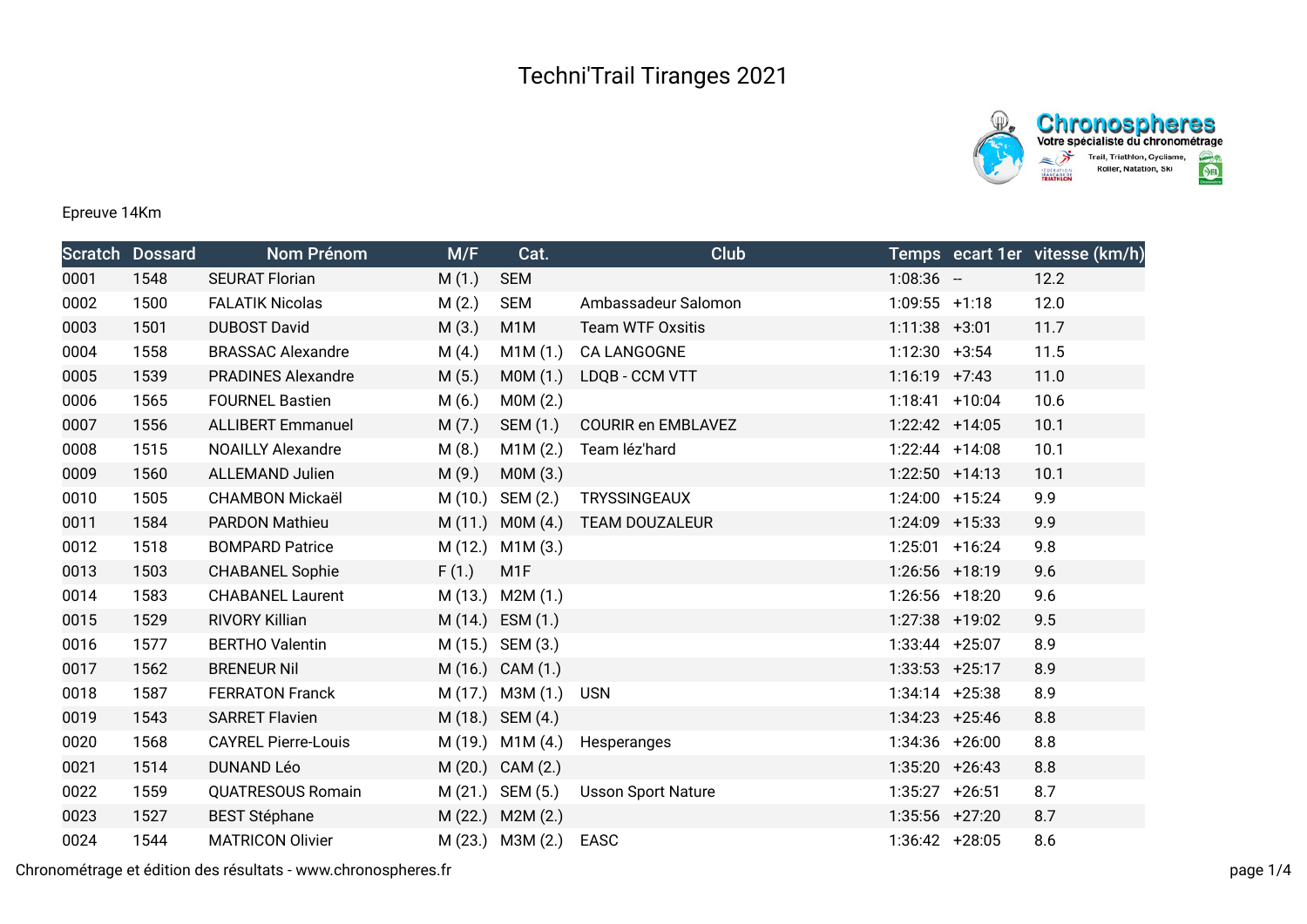|      | <b>Scratch Dossard</b> | Nom Prénom                 | M/F     | Cat.             | <b>Club</b>                       |                   | Temps ecart 1er vitesse (km/h) |
|------|------------------------|----------------------------|---------|------------------|-----------------------------------|-------------------|--------------------------------|
| 0025 | 1513                   | <b>LOPEZ Fabien</b>        |         | M (24.) M1M (5.) |                                   | $1:37:33 + 28:56$ | 8.6                            |
| 0026 | 1580                   | <b>RABILLON Pascal</b>     |         | M (25.) M3M (3.) |                                   | 1:39:12 +30:35    | 8.4                            |
| 0027 | 1530                   | <b>COTTIER Laurent</b>     |         | M (26.) M1M (6.) |                                   | $1:39:24$ +30:48  | 8.4                            |
| 0028 | 1507                   | <b>DUMAS Pierre-Yves</b>   |         | M (27.) M1M (7.) |                                   | 1:41:26 +32:49    | 8.2                            |
| 0029 | 1581                   | <b>GRÉGOIRE Virginie</b>   | F(2.)   | <b>MOF</b>       | Les Foulées de St Germain Laprade | $1:43:15$ +34:39  | 8.1                            |
| 0030 | 1506                   | <b>PEYRE Yannick</b>       | M(28.)  | M2M (3.)         |                                   | $1:43:27$ +34:51  | 8.1                            |
| 0031 | 1504                   | <b>PLAY Marie-Caroline</b> | F(3.)   | <b>SEF</b>       |                                   | 1:43:29 +34:52    | 8.1                            |
| 0032 | 1569                   | RODIER Christophe          |         | M (29.) M1M (8.) |                                   | $1:43:52 +35:16$  | 8.0                            |
| 0033 | 1542                   | <b>PORTE Germain</b>       |         | M (30.) SEM (6.) |                                   | $1:44:11$ +35:35  | 8.0                            |
| 0034 | 1563                   | <b>MARTIN Nadege</b>       | F(4.)   | M2F (1.)         | <b>USSON SPORT NATURE</b>         | $1:45:55$ +37:19  | 7.9                            |
| 0035 | 1552                   | <b>BOYER Emeric</b>        |         | M (31.) SEM (7.) | La Dent Qui Bouge                 | $1:47:51$ +39:14  | 7.7                            |
| 0036 | 1557                   | RIOU Stéphane              |         | M (32.) M2M (4.) | Espace et course                  | $1:48:15$ +39:38  | 7.7                            |
| 0037 | 1523                   | <b>EMONIN Ombeline</b>     | F(5.)   | SEF (1.)         |                                   | 1:48:29 +39:52    | 7.7                            |
| 0038 | 1585                   | FAUVET Jean-Claude         |         | M (33.) M2M (5.) |                                   | 1:48:45 +40:09    | 7.7                            |
| 0039 | 1575                   | <b>TEYSSONNEYRE Marie</b>  | F(6.)   | M1F(1.)          | Les foulées de Germain laprade    | 1:48:58 +40:22    | 7.7                            |
| 0040 | 1550                   | <b>MARTIN Thierry</b>      |         | M (34.) M2M (6.) |                                   | $1:49:24$ +40:48  | 7.6                            |
| 0041 | 1576                   | MAVET Jean paul            |         | M (35.) M6M (1.) | Usson sport nature                | 1:49:26 +40:49    | 7.6                            |
| 0042 | 1547                   | <b>FALCON Robert</b>       |         | M (36.) M4M (1.) |                                   | $1:51:12$ +42:35  | 7.5                            |
| 0043 | 1567                   | PITAVAL Yoann              |         | M (37.) M0M (5.) |                                   | $1:52:23$ +43:46  | 7.4                            |
| 0044 | 1566                   | <b>GINGENE Benoît</b>      | M (38.) | MOM(6.)          |                                   | $1:52:23$ +43:47  | 7.4                            |
| 0045 | 1570                   | <b>CHEVALIER Romain</b>    |         | M (39.) SEM (8.) | <b>Usson Sport Nature</b>         | $1:53:41$ +45:05  | 7.3                            |
| 0046 | 1532                   | <b>BOURGIN Myriam</b>      | F(7.)   | M3F (1.)         | <b>CLCS</b> firminy               | $1:55:18$ +46:42  | 7.2                            |
| 0047 | 1572                   | <b>LACOUR Maud</b>         | F(8.)   | SEF (2.)         | <b>Usson Sport Nature</b>         | $1:55:24$ +46:47  | 7.2                            |
| 0048 | 1540                   | <b>MASSET Elodie</b>       | F(9.)   | MOF(1.)          |                                   | $1:55:27$ +46:51  | 7.2                            |
| 0049 | 1528                   | <b>FAURE Grégory</b>       | M(40.)  | M2M (7.)         |                                   | $1:55:43$ +47:07  | 7.2                            |
| 0050 | 1535                   | <b>TROISGROS Manuela</b>   | F(10.)  | M1F(2.)          |                                   | $1:55:49$ +47:12  | 7.2                            |
| 0051 | 1545                   | <b>KNOTE Virginie</b>      | F(11.)  | SEF (3.)         |                                   | $1:56:48$ +48:11  | 7.1                            |
| 0052 | 1526                   | <b>LAJARRIGE Adrien</b>    |         | M (41.) SEM (9.) |                                   | 1:59:09 +50:33    | 7.0                            |
| 0053 | 1522                   | <b>DUPONT Roxane</b>       | F(12.)  | SEF (4.)         |                                   | 2:02:56 +54:20    | 6.8                            |
| 0054 | 1533                   | <b>MONNATTE Philippe</b>   |         | M (42.) M2M (8.) | <b>CLCS</b> firminy               | $2:04:11 + 55:34$ | 6.7                            |
| 0055 | 1509                   | <b>DUNAND Emmanuel</b>     |         | M (43.) M3M (4.) |                                   | $2:05:42$ +57:06  | 6.6                            |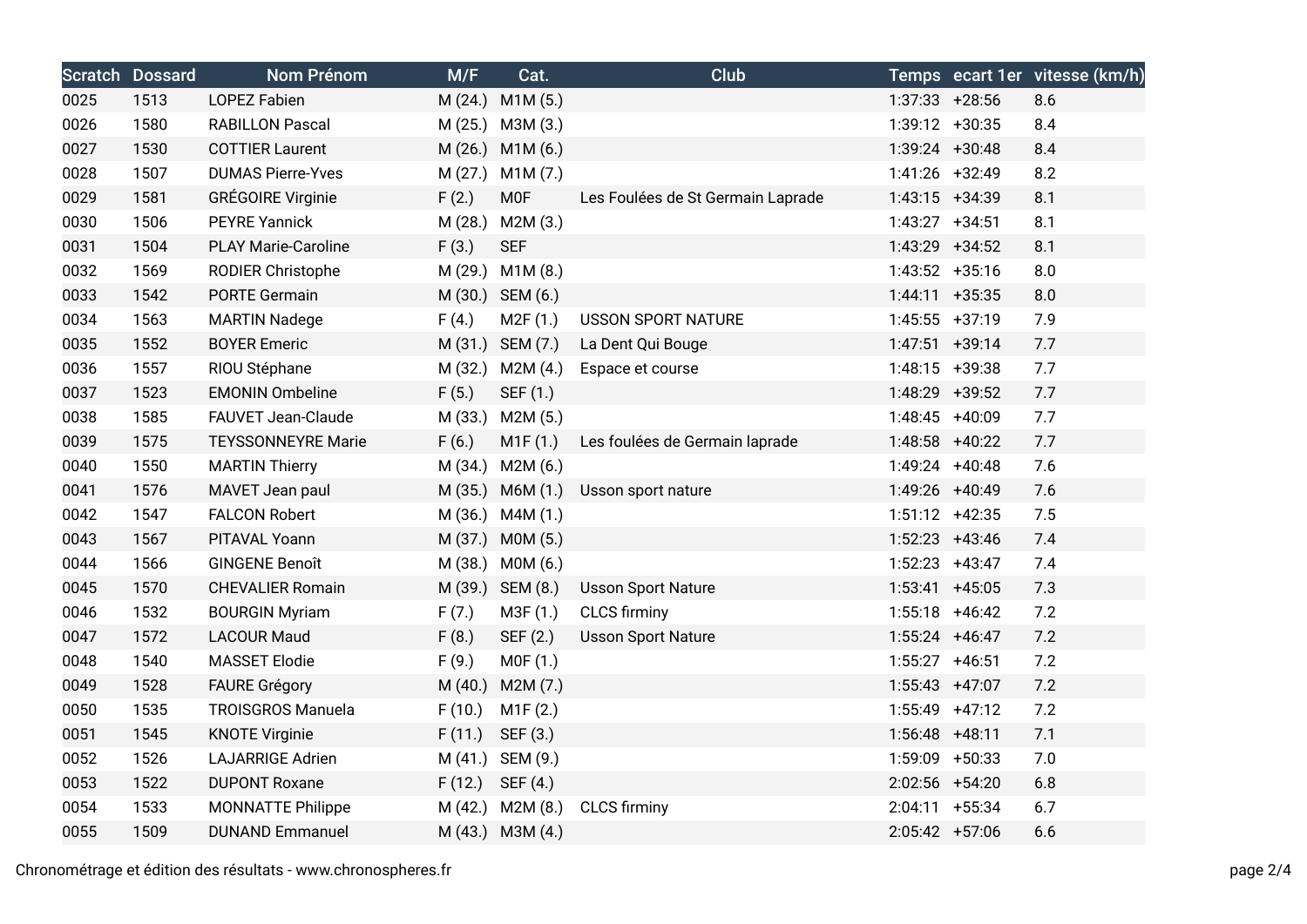|            | <b>Scratch Dossard</b> | Nom Prénom                        | M/F     | Cat.              | <b>Club</b>                        |                   |                   | Temps ecart 1er vitesse (km/h) |
|------------|------------------------|-----------------------------------|---------|-------------------|------------------------------------|-------------------|-------------------|--------------------------------|
| 0056       | 1589                   | <b>GOYON Thomas</b>               |         | M (44.) SEM (10.) |                                    | $2:07:30$ +58:53  |                   | 6.5                            |
| 0057       | 1546                   | <b>BEAL Amandine</b>              | F(13.)  | SEF (5.)          |                                    | 2:09:34 +60:58    |                   | 6.4                            |
| 0058       | 1574                   | LE PORS Johanna                   | F(14.)  | SEF (6.)          |                                    | $2:12:28$ +63:51  |                   | 6.3                            |
| 0059       | 1586                   | <b>BUSI Louise</b>                | F(15.)  | SEF (7.)          |                                    | $2:12:28$ +63:52  |                   | 6.3                            |
| 0060       | 1541                   | <b>BRACONNOT Laurent</b>          | M(45.)  | M5M(1.)           | <b>USN</b>                         | 2:12:44 +64:07    |                   | 6.3                            |
| 0061       | 1525                   | <b>BONHOMME</b> Jocelyne          | F(16.)  | M4F (1.)          | AthléForm'42                       | $2:14:40 + 66:04$ |                   | 6.2                            |
| 0062       | 1579                   | <b>DUTIN Grégory</b>              |         | M (46.) M2M (9.)  |                                    | $2:15:12 +66:35$  |                   | 6.2                            |
| 0063       | 1578                   | <b>DUTIN VERMARE Emilie</b>       | F(17.)  | MOF(2.)           |                                    | $2:15:13 + 66:37$ |                   | 6.2                            |
| 0064       | 1571                   | <b>ARNAUD Carole</b>              | F(18.)  | M2F(2.)           | <b>Usson Sport Nature</b>          | 2:17:00 +68:23    |                   | 6.1                            |
| 0065       | 1549                   | ROYON-CHALENDARD Séverine F (19.) |         | M2F(3.)           | <b>CLCS</b> firminy                | $2:17:22$ +68:45  |                   | 6.1                            |
| 0066       | 1582                   | <b>BOUIMA Zohra</b>               | F(20.)  | M2F(4.)           | <b>CLCS firminy</b>                | $2:17:22 +68:46$  |                   | 6.1                            |
| 0067       | 1553                   | <b>BRUCHET Lydie</b>              | F(21.)  | MOF(3.)           | Les Foulees de St Germain          | $2:26:32$ +77:56  |                   | 5.7                            |
| 0068       | 1531                   | <b>MARCA Sylvain</b>              |         | M (47.) M0M (7.)  | <b>CLCS</b> firminy                | $2:27:54$ +79:18  |                   | 5.6                            |
| 0069       | 1591                   | <b>FAYOLLE Chantal</b>            | F(22.)  | M5F (1.)          |                                    | $2:33:03$ +84:26  |                   | 5.4                            |
| 0070       | 1561                   | <b>PRADON Elodie</b>              | F(23.)  | SEF (8.)          | LES FOULEES DE SAINT-GERMAIN       | $2:35:36$ +87:00  |                   | 5.3                            |
| 0071       | 1554                   | <b>MATHIVET Sabine</b>            | F(24.)  | MOF(4.)           | LES FOULEES DE SAINT-GERMAIN       | 2:35:36 +87:00    |                   | 5.3                            |
| 0072       | 1512                   | <b>BORIE Gilles</b>               |         | M (48.) M4M (2.)  | AUVERGNATS DU COEUR - FITRUNSPORTS | $2:37:14$ +88:37  |                   | 5.3                            |
| 0073       | 1588                   | <b>CATTANEO François</b>          | M (49.) | M6M(2.)           |                                    | $2:38:28$ +89:52  |                   | 5.3                            |
| 0074       | 1511                   | <b>COULOMB Théophile</b>          |         | M (50.) CAM (3.)  |                                    | 2:41:10 +92:34    |                   | 5.2                            |
| 0075       | 1510                   | <b>MAZE Sylvain</b>               |         | M (51.) SEM (11.) |                                    | 2:41:25 +92:49    |                   | 5.2                            |
| 0076       | 1590                   | <b>CATTANEO Christiane</b>        | F(25.)  | M7F (1.)          |                                    | 2:41:27 +92:51    |                   | 5.2                            |
| 0077       | 1536                   | <b>CALMARD Céline</b>             | F(26.)  | M1F(3.)           | <b>Usson Sport Nature</b>          | 2:42:19 +93:43    |                   | 5.1                            |
| 0078       | 1538                   | <b>BACHELERIE Laurence</b>        | F(27.)  | M3F (2.)          | <b>Usson Sport Nature</b>          | $2:43:22$ +94:45  |                   | 5.1                            |
| 0079       | 1537                   | <b>SCATAMACCHIA Amandine</b>      | F(28.)  | MOF(5.)           | <b>CLCS</b> firminy                |                   | $2:52:55$ +104:18 | 4.8                            |
| 0080       | 1508                   | <b>VEYRINE Caroline</b>           | F(29.)  | M1F(4.)           | <b>CLCS</b> firminy                |                   | 2:52:55 +104:19   | 4.8                            |
| 0081       | 1521                   | <b>GUIBERT Aline</b>              | F(30.)  | M1F(5.)           | <b>LMA72</b>                       |                   | $3:00:53$ +112:16 | 4.6                            |
| <b>DNF</b> | 1534                   | <b>VENDE Géraldine</b>            | F       | M <sub>1</sub> F  | <b>CLCS</b> firminy                | <b>DNF</b>        |                   |                                |
| <b>DNF</b> | 1555                   | <b>MIRAMAND Mathilde</b>          | F       | <b>MOF</b>        | Les foulées de Germain laprade     | <b>DNF</b>        |                   |                                |
| <b>DNF</b> | 1573                   | <b>FOURNEL Benjamin</b>           | M       | M <sub>1</sub> M  |                                    | <b>DNF</b>        |                   |                                |
| <b>DNF</b> | 1551                   | PEYRACHE Clément                  | M(52.)  | MOM(8.)           | Les foulées de Germain laprade     | <b>DNF</b>        | $-7:48$           | 13.8                           |
| <b>DNS</b> | 1502                   | <b>FORISSIER Sylvain</b>          | M       | M <sub>1</sub> M  | asm st etienne                     | <b>DNS</b>        |                   |                                |